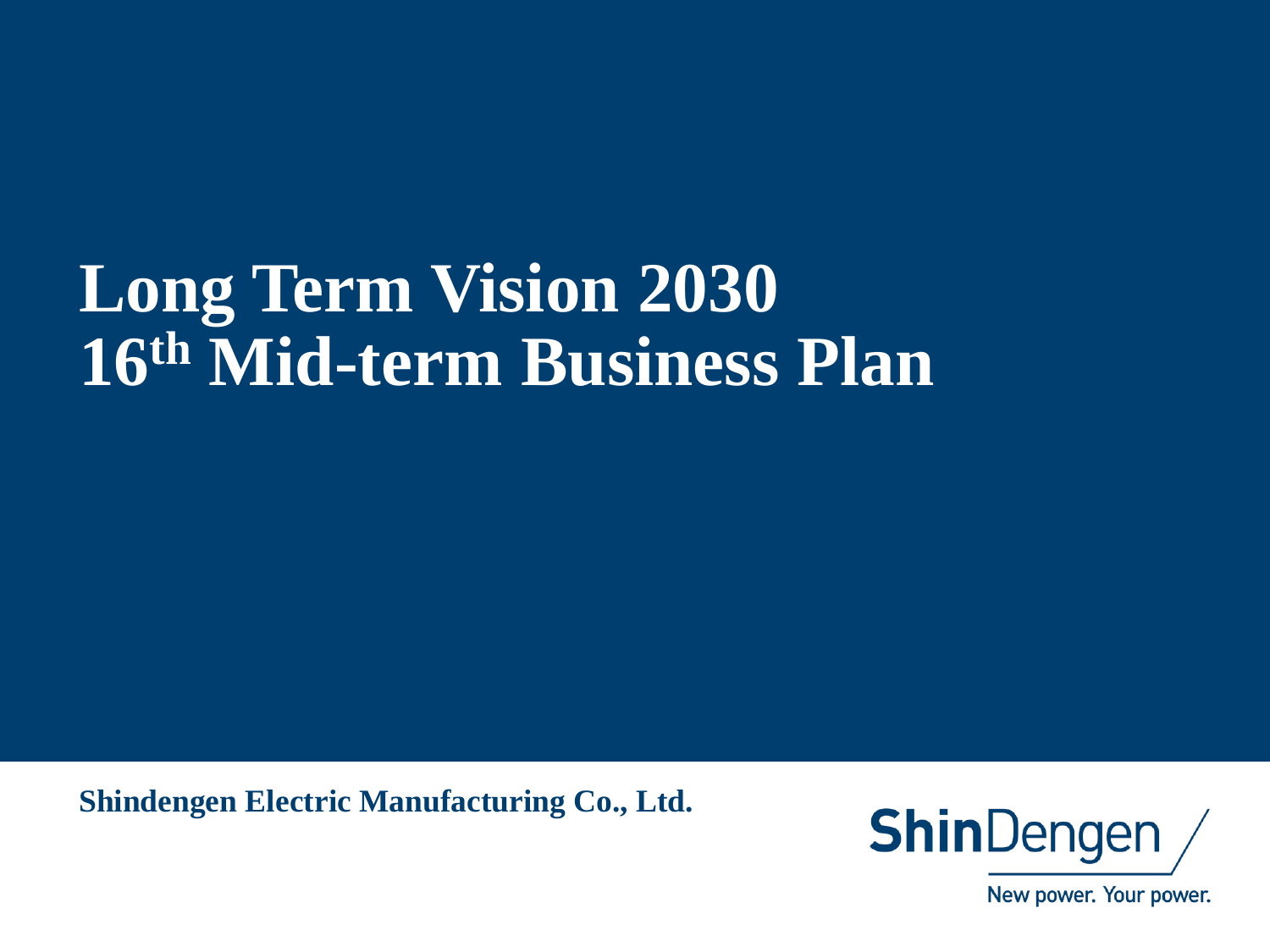# **15th Mid-term Business Plan Summary**

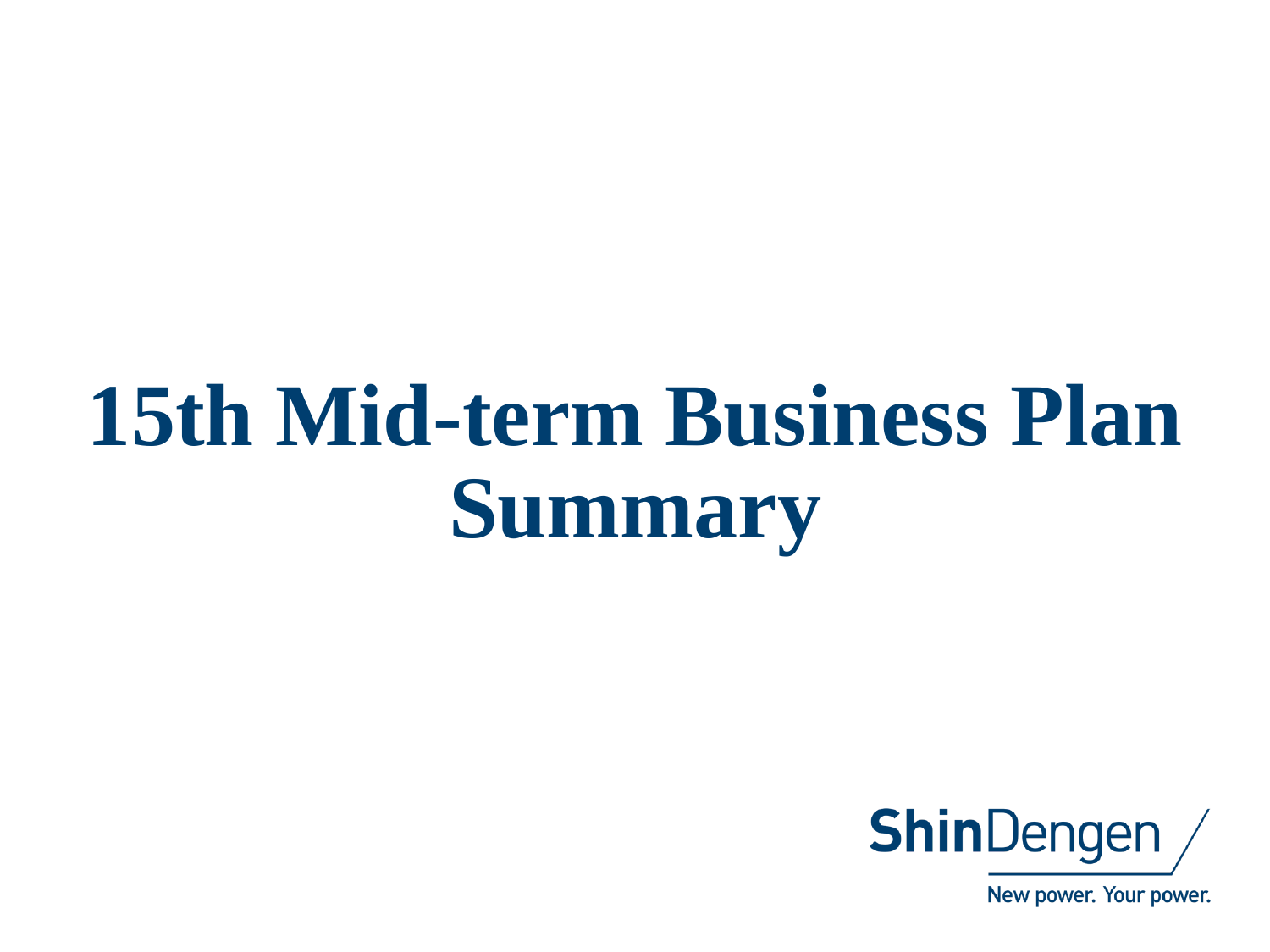

original target

**ShinDengen** 

- **◆External environments worsened due to trade friction between the US and China, the COVID-19 pandemic, etc.**
- **◆Business structure reforms were carried out during the mid-term plan period.**
- **◆Group performance changed for the better as a result of the effect of business structure reforms and market recovery, but net sales, operating profit margin were not able to recover to target values.**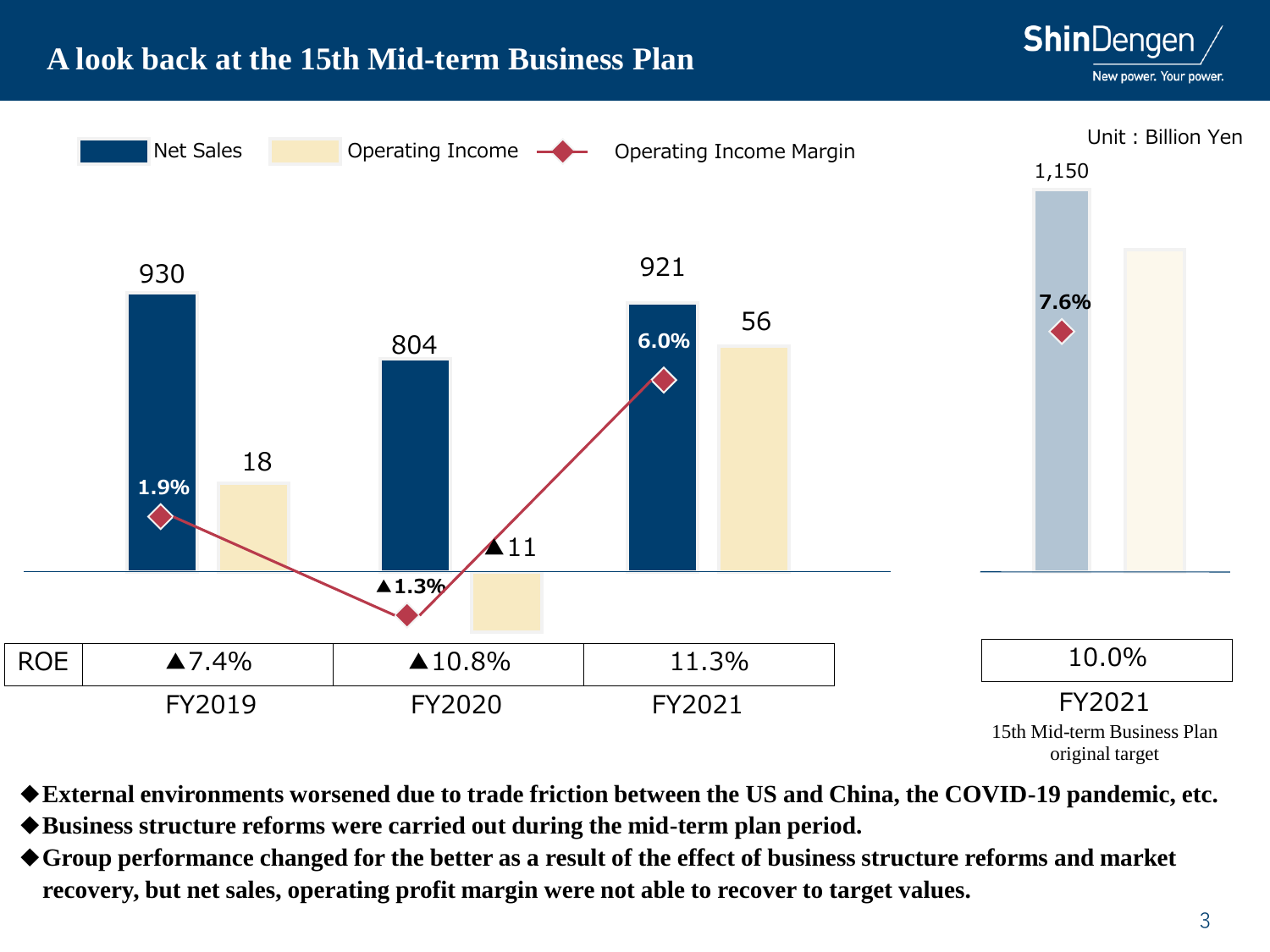

#### 15th Mid-term Business Plan Management Policy

## **Advancing Product Strategy for Sustainable Growth**

|                                            | <b>Results</b>                                                                                     | <b>Issues</b>                                                                               |
|--------------------------------------------|----------------------------------------------------------------------------------------------------|---------------------------------------------------------------------------------------------|
| <b>Enhance the</b>                         | • Acquired new clients in the India two                                                            | • Improvement of device business earning                                                    |
| competitiveness                            | wheeled vehicle market.                                                                            | capacity.                                                                                   |
| of mainstay                                | • Earning capacity improved by business                                                            | (Examples) Clean room integration, wafer                                                    |
| products                                   | structure reforms.                                                                                 | inch increases, etc.                                                                        |
| <b>Develop growth</b><br><b>businesses</b> | • New products selected for use in xEVs.<br>· Release of first 150kW EV quick charger<br>in Japan. | • Development of value-added power<br>modules and improvement of their earning<br>capacity. |
| <b>Create</b>                              | • Development of next generation devices                                                           | • Shift to mass production of next generation                                               |
| next generation                            | (Sic, GaN, gallium oxide).                                                                         | devices.                                                                                    |
| products that                              | • Development of wireless charging.                                                                | • Through improvement of development                                                        |
| are a decade                               | <b>Establishment of FPD division for</b>                                                           | speed and utilization of resources outside                                                  |
| ahead                                      | development of next generation products.                                                           | the company.                                                                                |

**Direction is maintained and in the Continue to be tackled until next mid-term plan** 4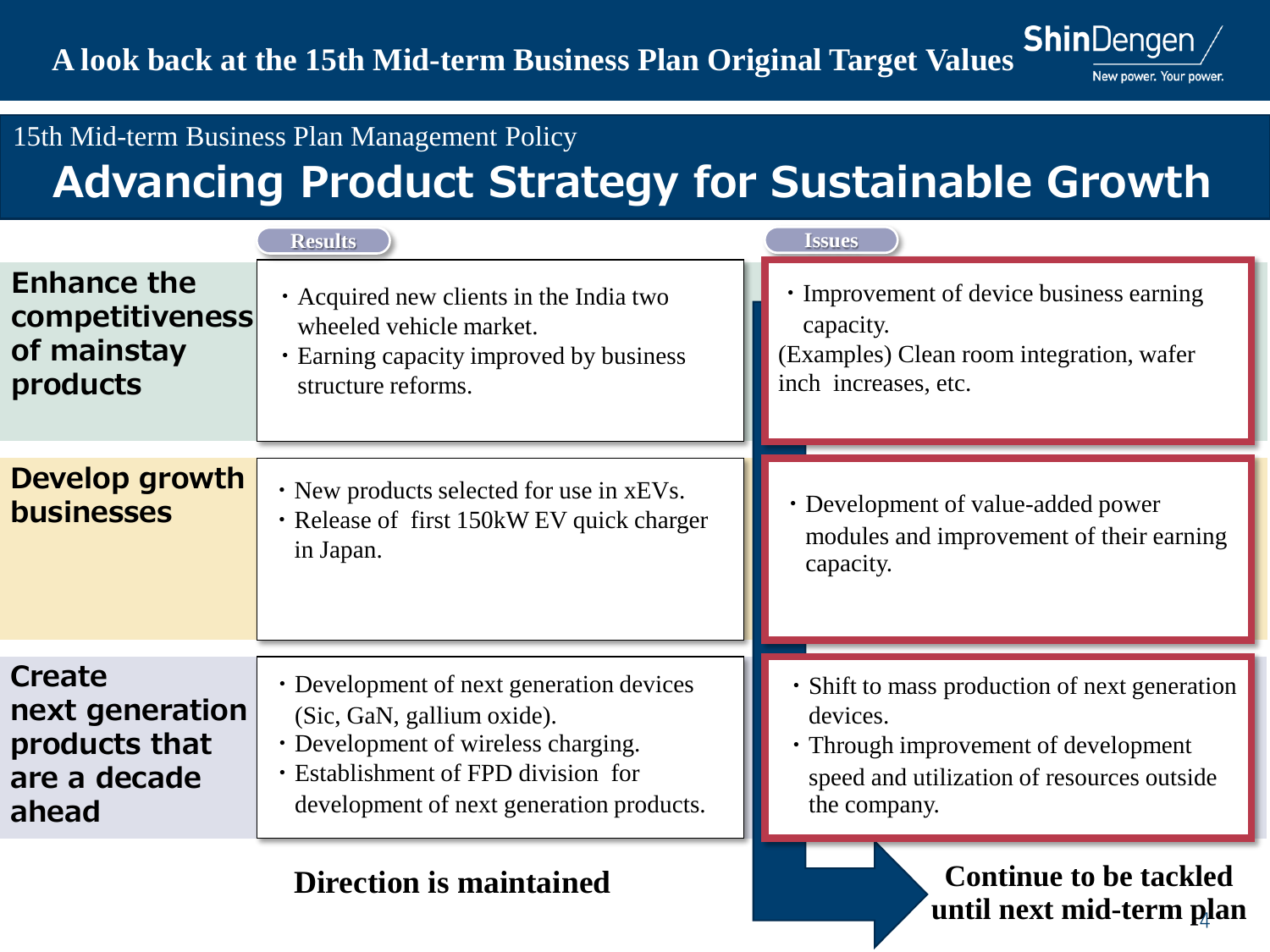# **Long Term Vision 2030**

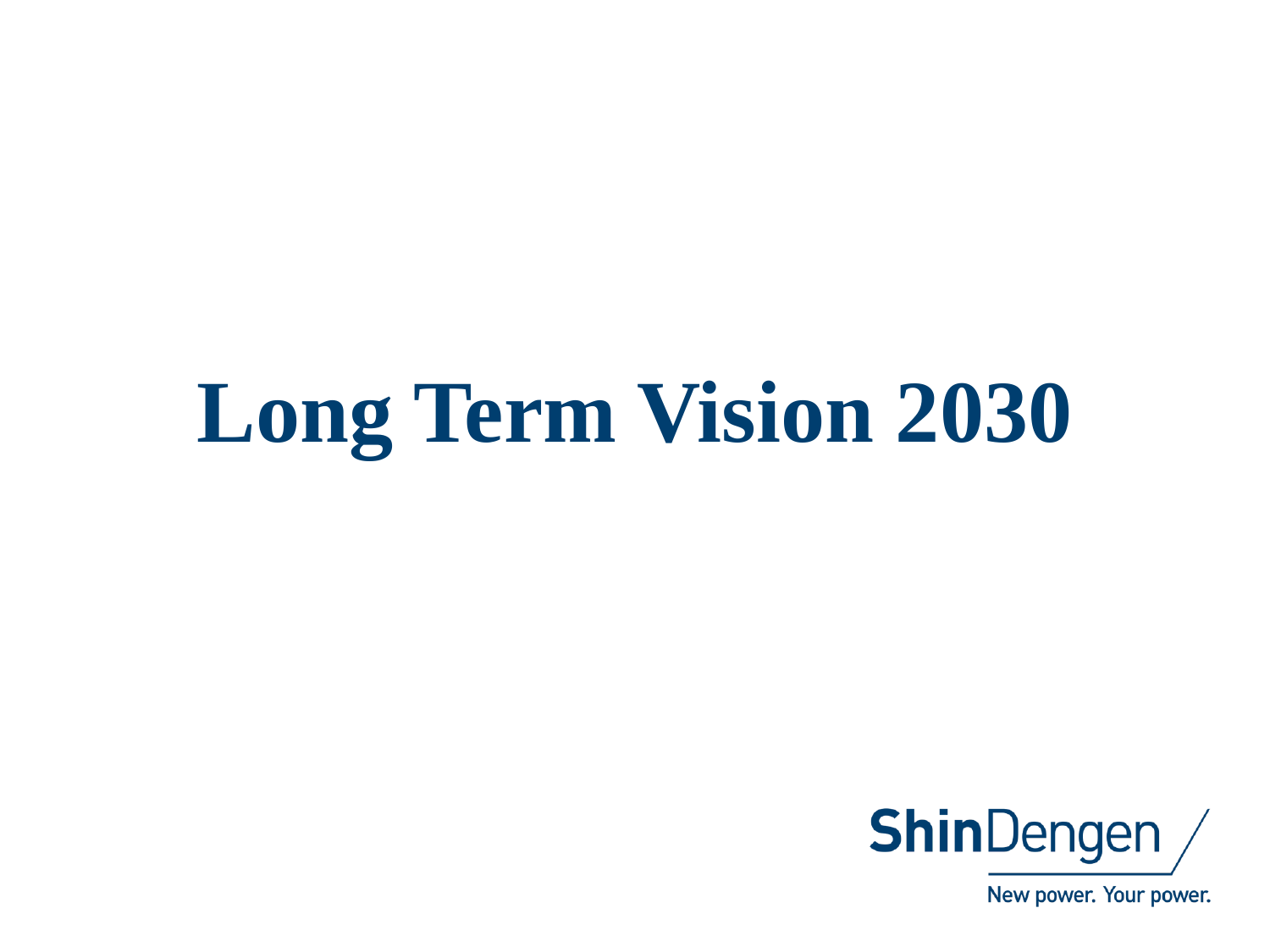## **Long Term Vision**



#### **Long Term Vision 2030**

**"A power electronics company which creates environmentally-friendly cutting edge solutions via innovative technologies, contributes to a sustainable society, and continues to be needed by all stakeholders"**

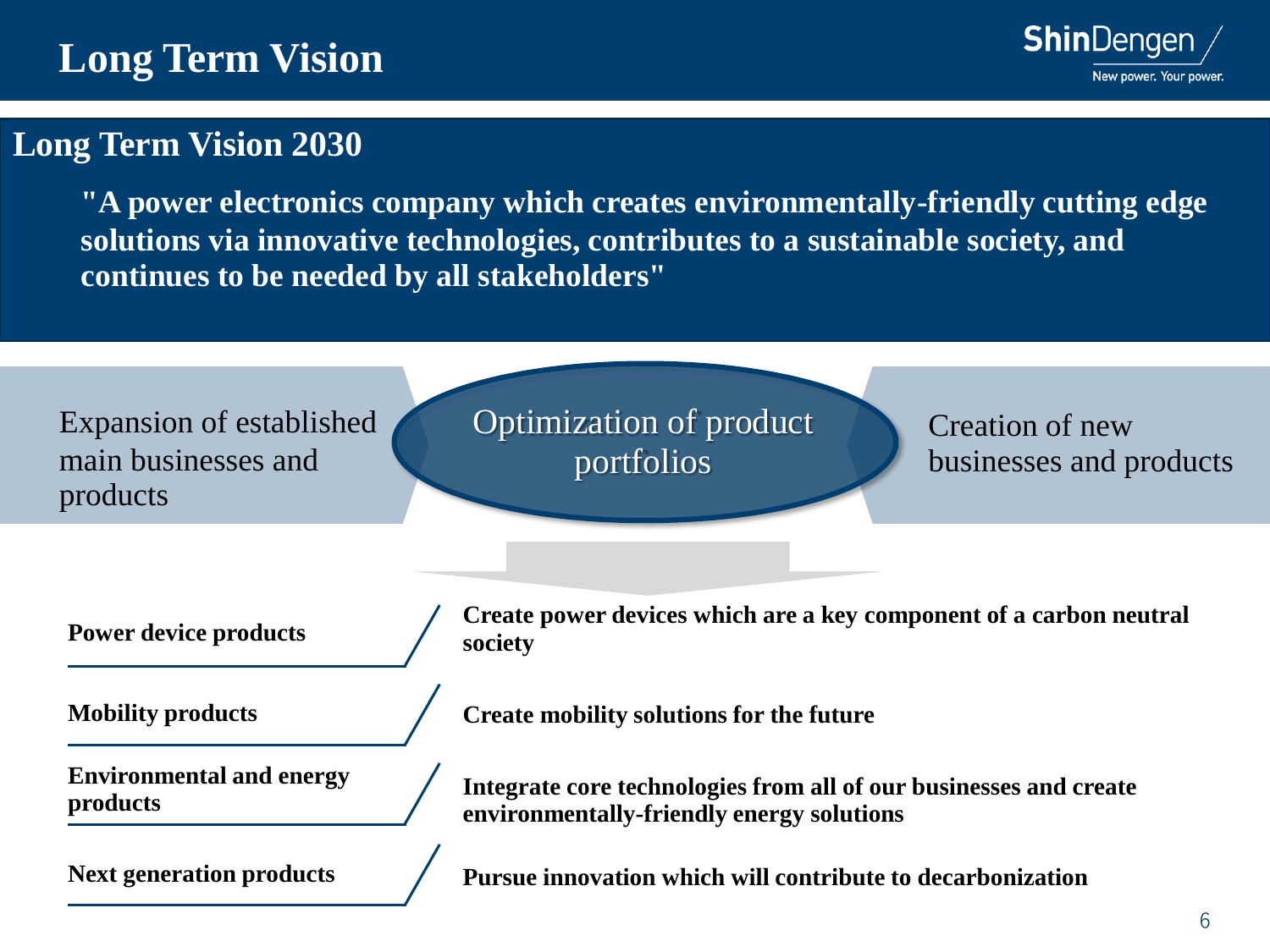## **Long Term Vision**





| <b>Expansion businesses:</b>    | Businesses which serve as drivers for company growth. Proactively invest in these<br>businesses and bring value-added products to market. |
|---------------------------------|-------------------------------------------------------------------------------------------------------------------------------------------|
| <b>Foundational businesses:</b> | Utilize developed competitive capabilities and track record to support profits.                                                           |
|                                 | Next generation businesses: Fields which will support Shindengen's business in the future. Invest resources in                            |
|                                 | fields which allow for application of core technologies.                                                                                  |
|                                 | <b>Restructuring businesses:</b> Analyze future trends and revise allocation of resources.                                                |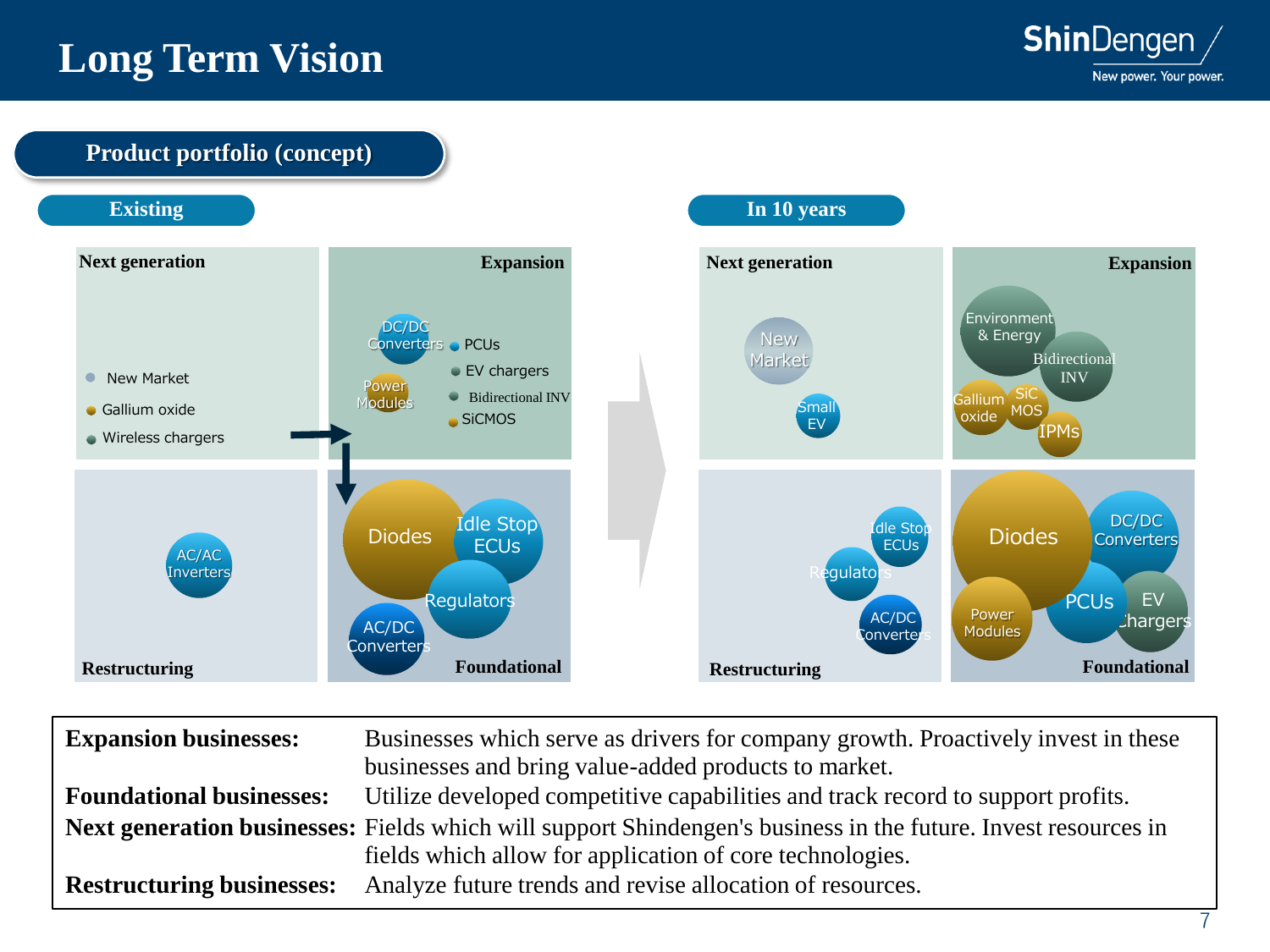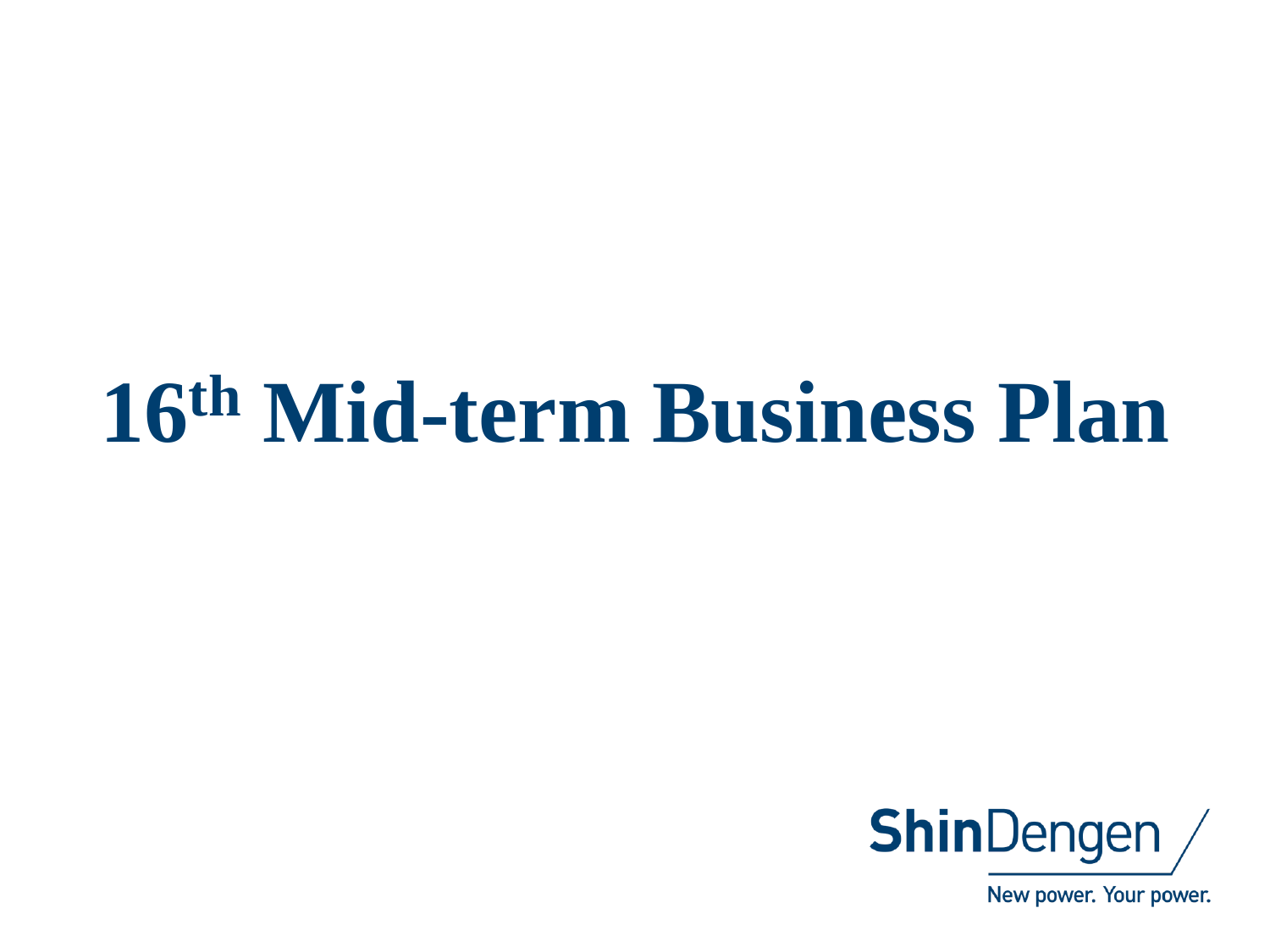



**Building a foundation aimed at realization of the long-term vision**

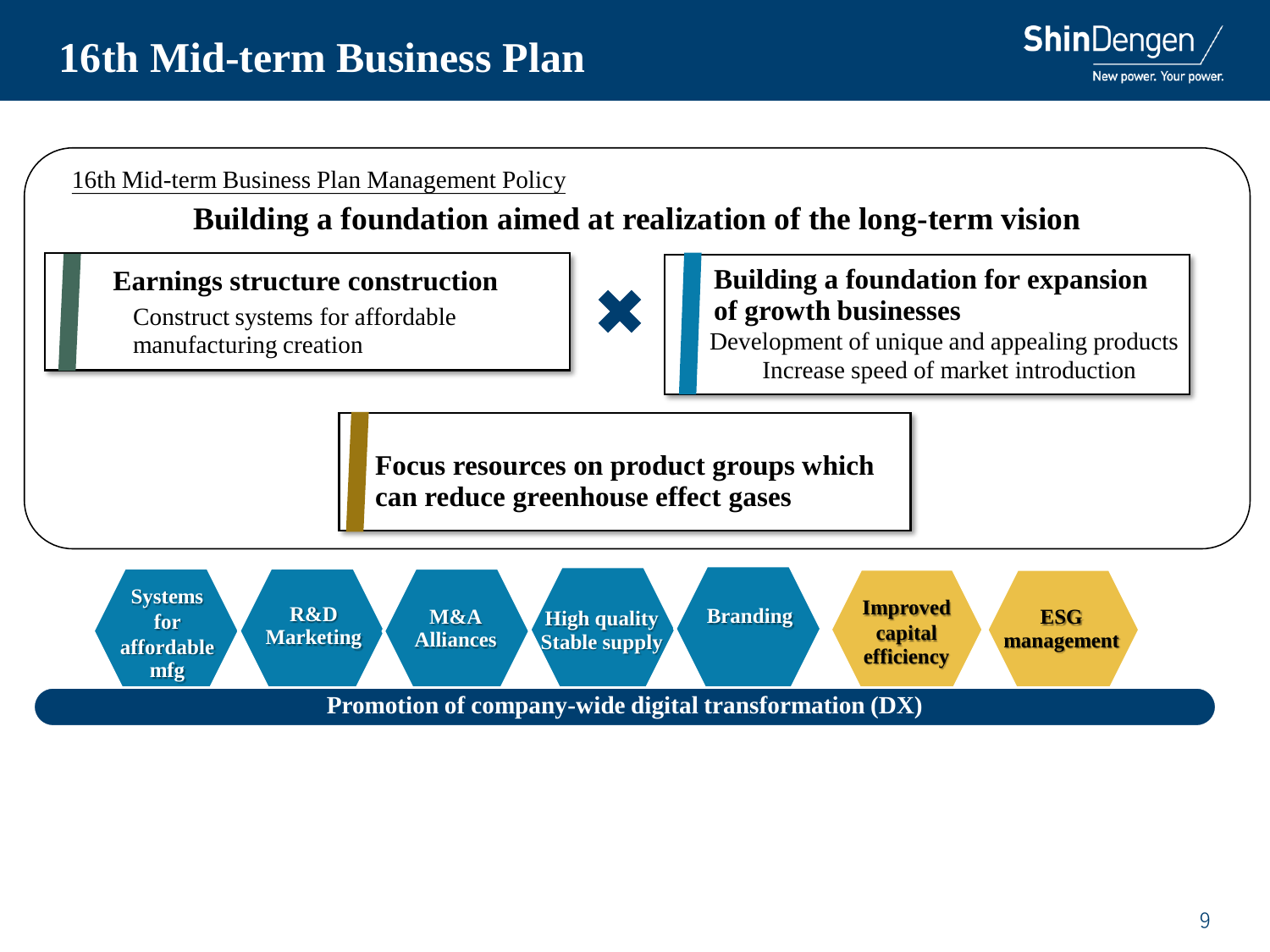**Systems for affordable manufacturing (design, procurement, production, sales)**



**Optimization of all business processes**

### **R&D, marketing**



#### **Provision of value-added products**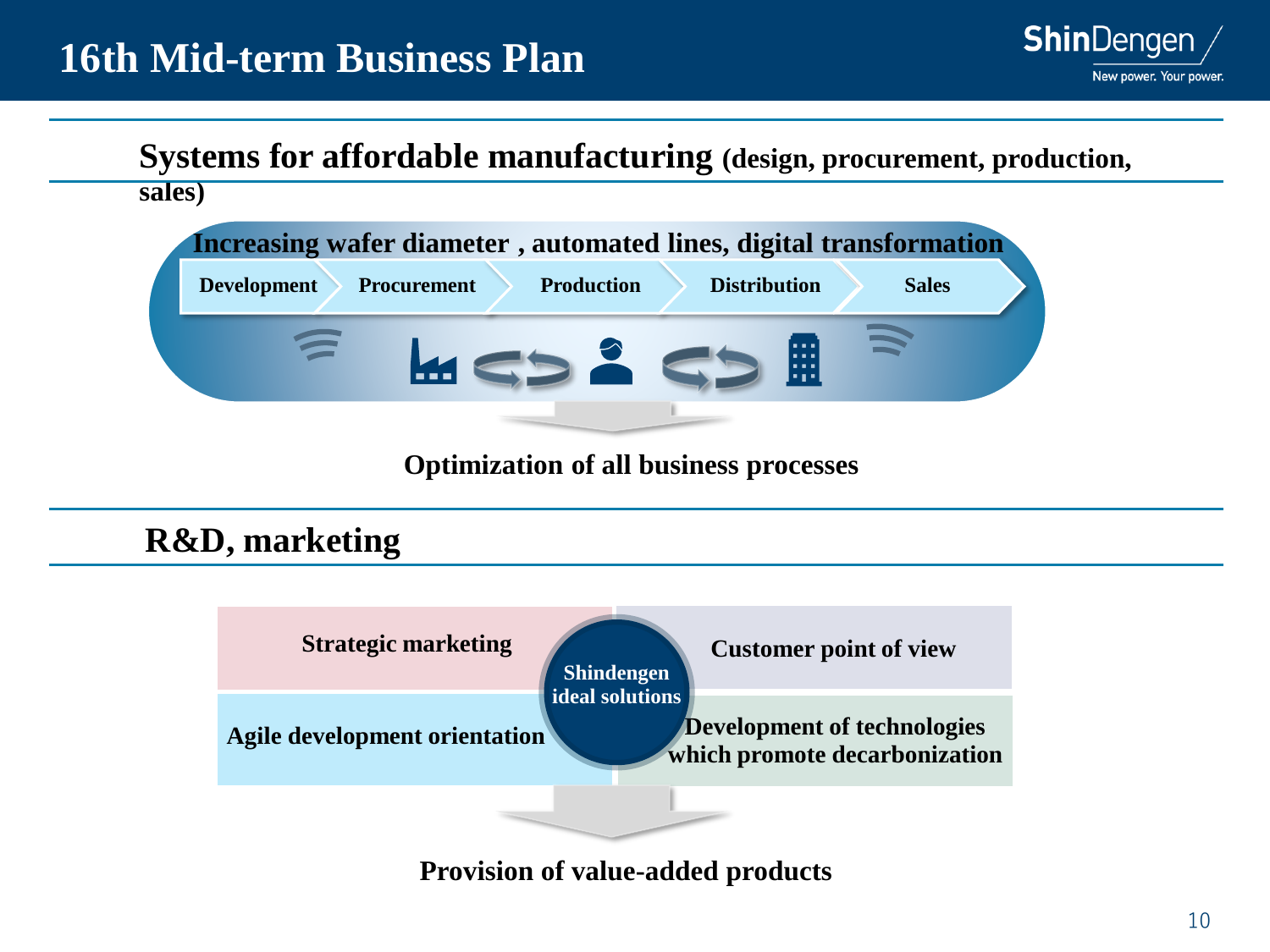

#### **M&A, alliances**





Development of BtoB branding through online initiatives

Proactive promotion of environmentally-friendly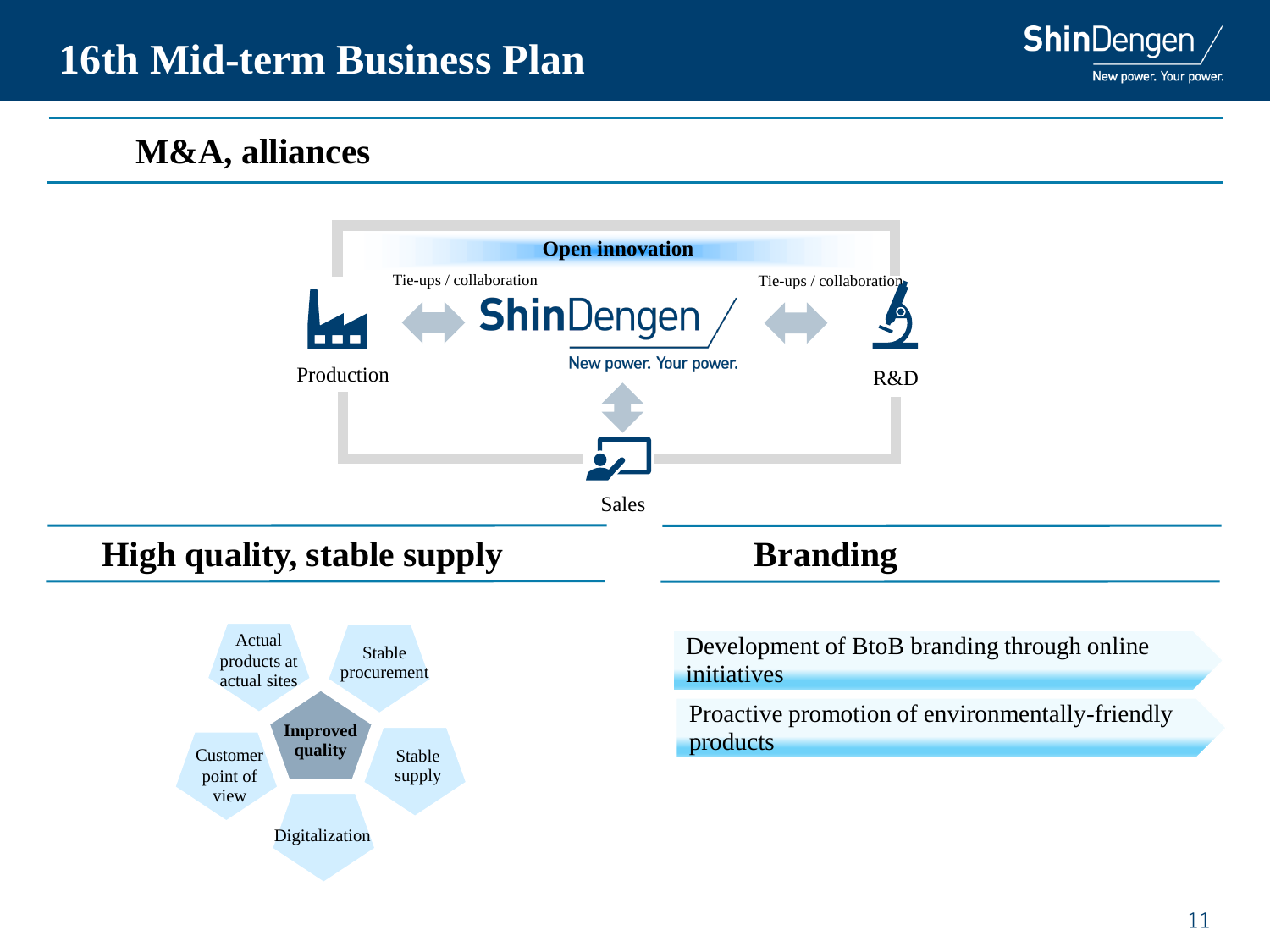

#### **Improved capital efficiency ESG management**

**Management with consideration for shareholder equity costs**

ROA Y2023 Target **3.5%**



**Pursue asset efficiency for each segment**



Shindengen Group SDGs materiality

#### **Environmental Vision 2050**

**Human resources management**

**Corporate governance**

#### Environmental Vision 2050

**We believe that the beautiful earth to the next generation is a future of value, and will contribute toward achieving the goal of "Decarbonized society", "recycle-oriented society", and " Society in Harmony with Nature"**

| Harmony with Nature»<br>society)<br>society)<br>We aim to achieve minimum impact<br>We aim to achieve minimum impact<br>We aspire to decarbonized society<br>throughout the entire value chain<br>on the environment by consecutive<br>on the environment by both efficient<br>use of resources and eco-friendly<br>products | <b>Kontributing to Decarbonized</b> | <b>Kontributing to recycle-oriented</b> | <b>Kontributing to society in</b><br>enhancement of biodiversity protection |
|------------------------------------------------------------------------------------------------------------------------------------------------------------------------------------------------------------------------------------------------------------------------------------------------------------------------------|-------------------------------------|-----------------------------------------|-----------------------------------------------------------------------------|

### **Aim for sustainable growth and work towards improving corporate value**